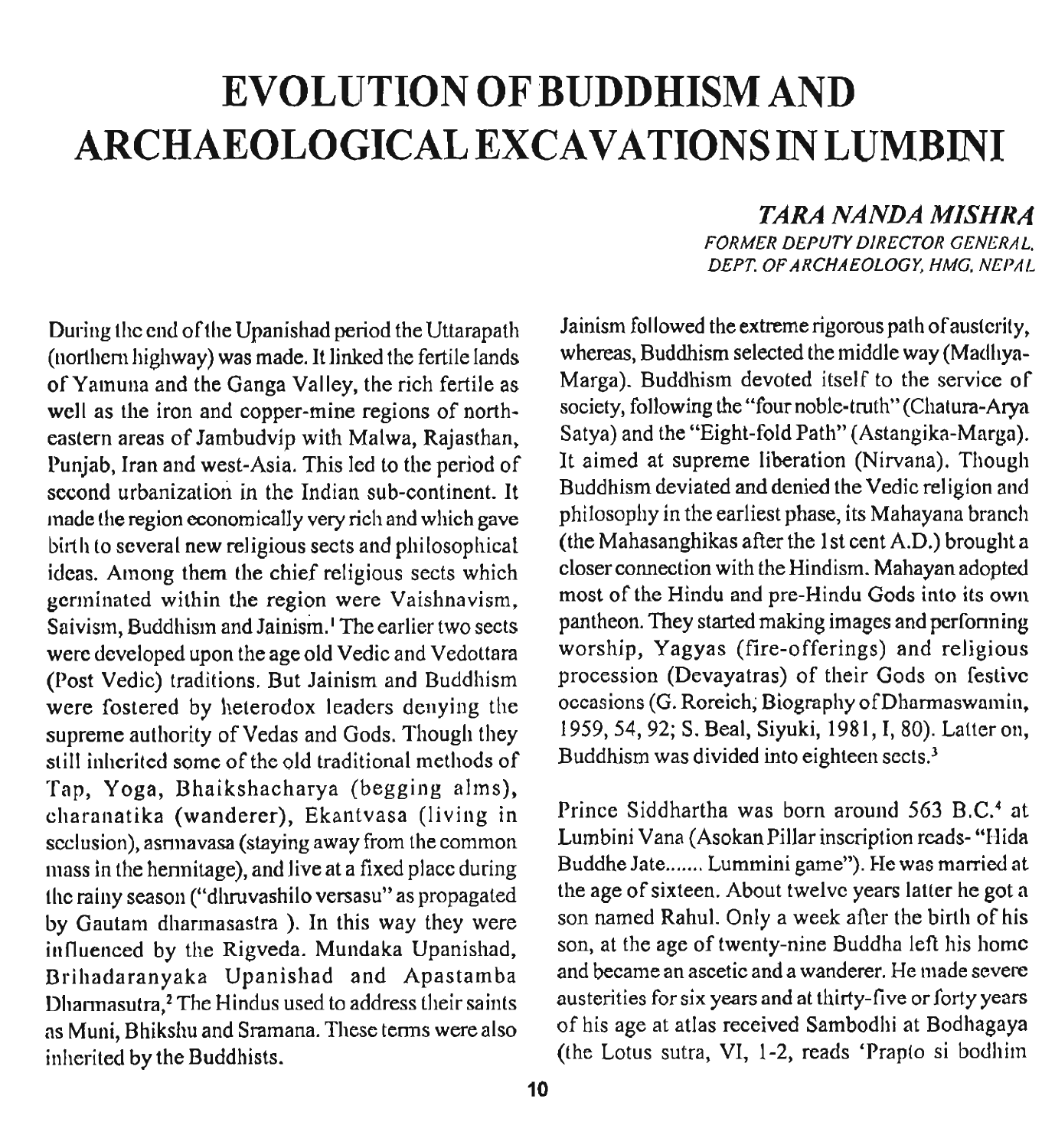nagare gayahvaye, ....... catvarimsad-varsani'). At Saranatlı (Mrigadavaka) he started preaching Dhamma (Dhammachakka Pravartan) and his Sangha was also formed at the same place. During his lifetime his son Rahula took the tonsure and became a monk. Similarly, his foster-mother, Gautami Prajapati became the first nun of the Buddhist order. His wife Yasodhara also followed Prajapati and became a nun. Gautama Buddha died (received Mahaparinirvana) in the Upavattana Salavana near the city of Kushinagara, at the age of eighty.

#### **Lumbini Garden-the Birthplace of Sakya-Muni.**

Lumbinivana was situated within the Majjhimadesa, in tile Ganga Valley and this was the place where Lord Buddha was born? It was situated between the two cities-Kapilvastu and Devadaha (or Vyaghrapur). This garden was connected with the Uttarapath. Now it is within the Rupandehi district of Lumbini Anchal in Nepal Tarai and about 22 kilometers west of Bhairahawa town. The Buddhist literatures have highly lauded about Lumbini. It had several names like Lavani. Rummindei (Lumbinidevi, after the name of the queen of Anjana, king of the Koliyas), Pramodvana, also compared with chittalatavana, Paradimoksha (place of liberation or Nirvana) and **Mokta**  (named by the Mughal historian Abul fazal; Cunningham, Ancient geography, 1963, p. 351).

The important persons who had visited Lumbini in the historical days were Asoka (between 257-250 B.C.), the Yueh-Chih monk Sengtsai (in around 350 A.D.) belonging to the Chin dynasty (265-420 A.D.), Fahian (399-413 A.D.), Yuan-Chwang (around 636 A.D.) and Wukung in 764 A.D. (T. Watters, On Yuan-Chwangs Iravels, Delhi, 1973,II, 17).

The Lumbini pillar and the Nigalisagar pillar inscription of Ripumalla (the Khasa King) records that he had visited Lumbini in 1312 A.D. The Asoka pillar at Lumbini also bears the name of his son Sangrama Malla. Most probably Ripumalla had built a huge stone temple and image of Buddha at Saina-Maina (the Samagama hill monastery of Digha-Nikaya, Pasadika-Sutta; Samagama Suttanta of Majjhim Nikaya, and Papancha Sudani of Budhaghosa). Samagama is about 9 kilometer west - south of Butwal. Two pillars, one with erased

Khasa inscription and the other reading - "Om-Mani Padmehum", in Tibetan script was found from the place. A stone Buddha image was also brought from the site to Lumbini and had been displayed in the garden before the exhibition hall.

The Divyavadana and the Asokan pillar at Lumbini Site records about the visit of king Asoka to Lumbini. In the Divyavadana Sthaviara Upagupta indicating the place to king Asoka says that- "in your province, at this place Lord Buddha was born" (Asmin Maharaj Pradese Bhagawan Jatah). The emperor went to the Nativity tree and also talked to the guardian genius. Divyavadana also narrates about the construction of a temple at the Nativity spot of Lumbini. He had donated 1000 tolas of gold and according to the pillar inscription reduced the land **tax** (Athabhagiya cha). The reduction of land taxation over the agricultural product and the words of Divyavadana that "in your majestry's territory Lord was born" clearly proved that the territory belonged to Emperor Asoka at that period. This is further supported by the statement of Fa-hian that the name of the town of Krakuchanda Buddha was Napei-Kea.' It is to be noted that in the inscription of Asoka from Kalasi and Shahbazgarhi, Nabhaka was one of the province of Asoka (Iha raja Vishaye). J.W. Mccrindle also describes about a tribe named Nabhaka who were living north of Ganga and south of the Himalayas.<sup>8</sup>

The Vihsnupurana also describes about king Nabhi of Hima, on the southern plains of Himalaya, who was the son of King Agnidhara of Jambudvip.<sup>9</sup> Eggermont writes that Asoka's Nabhakas and Nabhapantis lived in Nepal or on both sides of the present frontier between Nepal and the Indian subcontinent. This is also supported by the statement of Lama Taranath who says that- "People of the hilly countries like Nepal and Khasya revolted. Asoka was sent with army to subdue them. Without difficulty Asoka subdued the hilly races". The Asokavadan also says that-Asoka, during his youth, subdued the country of the Kahsas.<sup>10</sup>

## **Description of Lumbini by the Chinese Travelers Monk Seng-tsais visit**

Yueh chih monk of the Chin dynasty (264-420 A.D.) was the first Chinese visitor to come to Lumbini around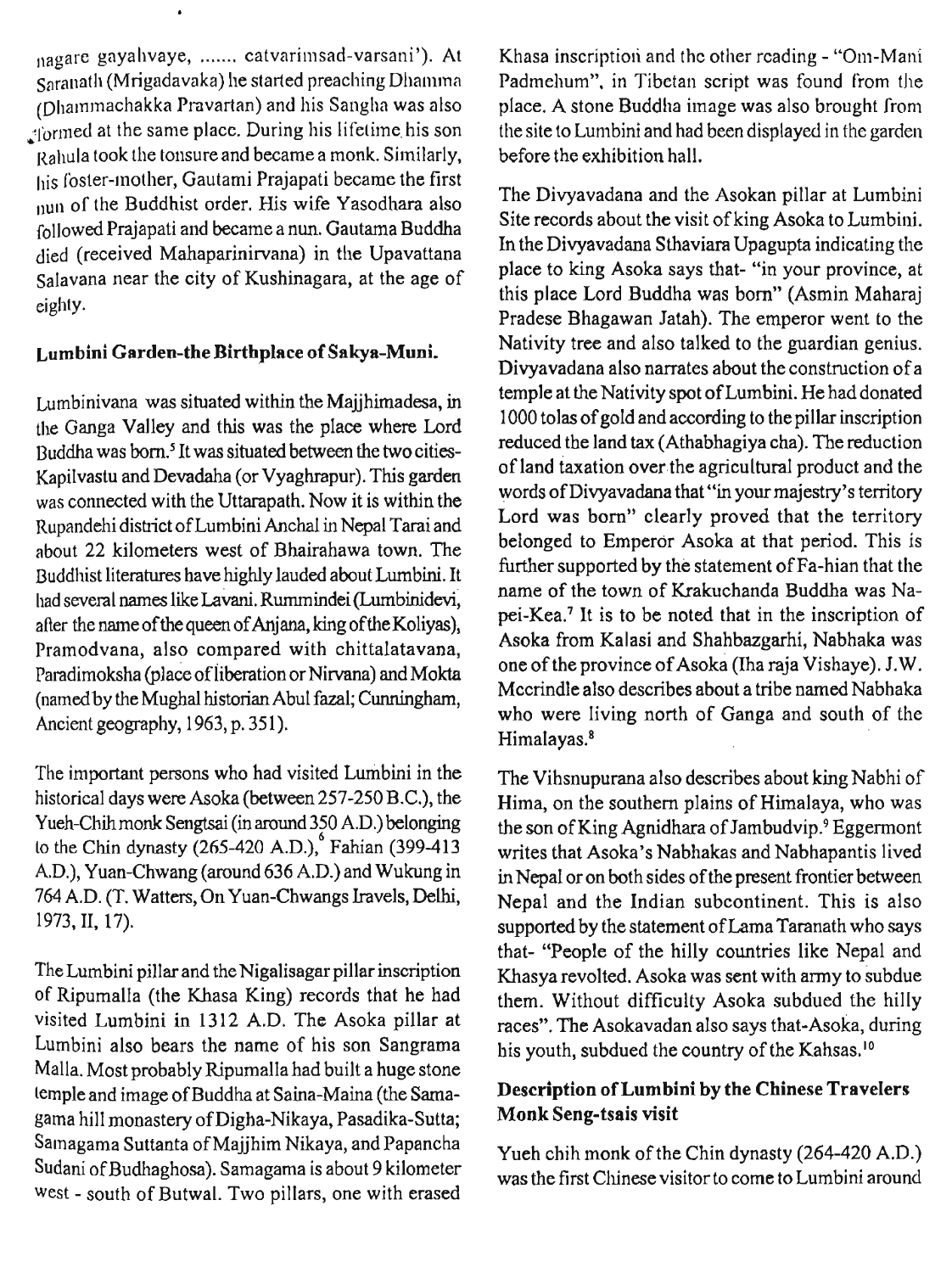350-370 A.D.. In his Wai-kuo-shih he writes "the lnarvelous tree, which the excellent queen grasped when tlle Buddha came to life, is called Asoka. King Asoka made, out-of lapislazuli, a statue of the queen in the act ol'grasping (the tree) and giving birth to the prince. When tlic old tree had no more offshoots, all the Sramana took the old trunk and planted it, and over and over again it continued itself till the present time. The branches of the tree are as of old, and they still shelter the stone statue. Also the outlines of the marks ofwhere the prince walked seven steps, are still preserved today. King Asoka enclosed the marks with Lapislazuli on both sides, and again had them covered over with one long slab of lapislazuli. The people of the country continuously make offerings to them with sweet smelling-flowers. One still sees clearly the outlines of seven footprints., although there is now a slab covering them, it makes no difference. And again, people may cover them thickly with several layers of heavy cotton (Karpasa) and fasten these on the chiseled stone., and yet (the marks) shine through them and are even brighter than before" (L. Petech, 1950,35-36).

#### **Fa-lisien's visit**

The next Chinese pilgrim to visit Lumbini was Fa-hsien, around 604 A.D.. His description about Lumbini is quoted from his own writings- 'Fifty le east from the city was a garden, named Lumbini, where the queen entered the pond on the northern bank, after (walking) twenty paces, she lifted up her hand, laid hold of a branch of a tree, and with her face to the east, gave birth to the heir-apparent. when he fell to the ground, he (immediately) walked seven paces. Two dragon-kings (appeared) and washed his body. At the place where they did so, there was immediately formed a well and from it, as well as from the above pond, where (the queen) bathed, the monks now constantly take the water and drink it" (James Legge, Delhi, 1971, p. 67).

#### **Yuan Chwangs visit and notes about Lumbini**

"From the arrow-Spring, the pilgrim proceeds, a walk of 80 or 90 Li north-east brought one to the La-fa-ni Grove. In this grove was the beautiful bathing tank of tlle Sakyas, and about twenty-four paces from it was the old Asoka tree at which the Buddha had been born into the world. On the east of this was an Asoka tope, at the place where two dragons washed the newly born prince with hot and cold water. To the east of this were two clear springs with topes where two dragons emerged on the birth of the Pusa and produced two springs. South of these was a tope where Indra received the newborn infant Pusa. Next to it were four topes to the four Devrajas, who had taken charge of the baby Buddha after his birth. Near these topes was a stone pillar set up by Asoka with the figure of a horse on the top. Afterwards the pillar had been broken in the middle. and laid on the ground, by a thunderbolt from a malicious dragon. Near this pillar was a small stream flowing south-east, and called by the people the oil river. It was originally a tank of a pure oily liquid produced by the devas for the use of the Buddha's mother in cleansing herself from earthly soil after the birth of her son. The tank had become changed into a stream of water which, however, still retained its oily character- (watters, 1973, II, 14-15).

#### **The Archaeological Pursuits In Lumbini**

Lumbini was discovered jointly by Gen. Khadga Shamser and Dr. Fuhrer in the year 1896. After cleaning the debries around the Asoka Pillar Fuhrer made available the fresh Asoka inscription. He had left notes about the nativity sculpture and the temple. As reported by fuhrer the sculpture was discovered and the new temple was made by a Hindu Sanyasi living at that site, six years before his arrival, around 1890. Latter on Dr. Hoey also visited Lumbini and has given the description ofthe nativity panel. In 1898 P.C. Mukherjee had excavated the brick temple and few small chaityas around the temple. According to his description the moulded brick temple was made of saptarath sikhara style and attached with a mukha mandap on the east. The head of Mayadevi had also been discovered by Mukherjee. From 1933-1939 onwards Gen. Kaisher shamsher started digging at Lumbini. He had expose many stupas and monasteries, incased the Sakya por with brickedging and steps. He had also excavated the basement of Asoka pillar and remade the modern temp housing the nativity image. From the dugout soil of the archaeological site, he made two artificial stupas in the south and on the northern boundary lines. The antiquities were not recorded and left uncared in the hands of the monks. No trained archaeologist was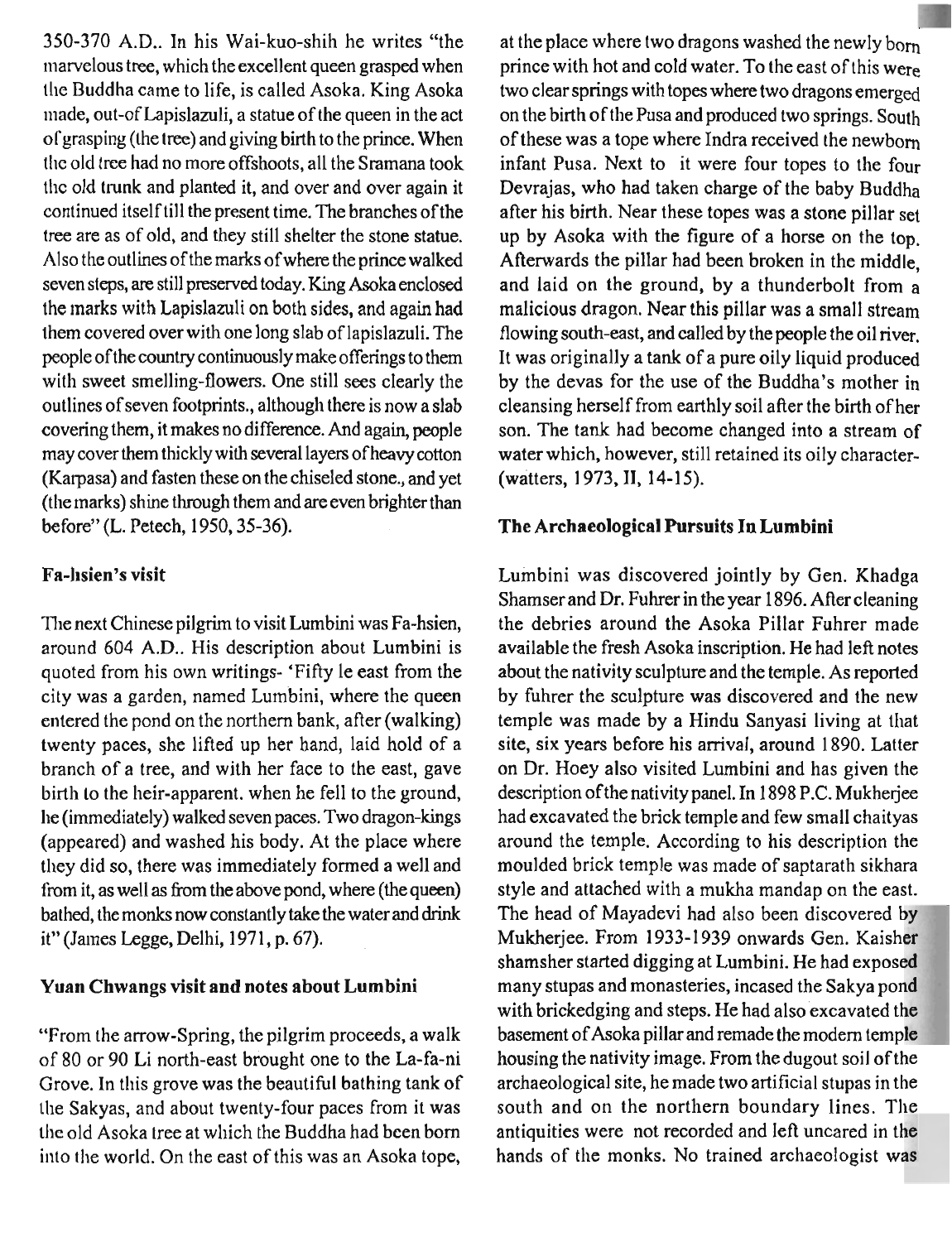involved in his excavations and therefore, the site had  $\overline{\text{to}}$  suffer more damages.

 $\Lambda$  (ter a long gap in 1962 February, a trained archaeologist Mrs. Devala Mitra of Archaeological survey of India had explored Lumbini. She had also excavated the Asoka pillar and excavated its hammer- (lrcsscd portion up lo the depth of 51cm. She had recorded the antiquities left from the Kaishershumsher's excavations (D. Mitra, 1972, 196205, PLX.cxv.cxx). In 1970-71, Dr. N.R. Banerjee (then adivisor in Doa) with Babu Krishna Rijal had excavated the old village area (site No-2) of Lumbini. The NBP, Kusllan and Gupta period pottery and antiquities were discovered from this site. According to the excavators tcn successive stratums were discovered from this site. The other finds were, mud-walls, Kushan t.c. figures, tcrracotta ring wells, Kushan period circular burials with bones kept in the burial pots, as well as three Kushan brick wells. In 1983 a Kushan period well made of concave bricks and engraved with various mark like-V, 'Frisula, bow and arrow, cross within circle, wavy bands, triangle and square was found within the new nursery area indicating about the ancient highway which passed near the village on the west. A.t.c. plaque mould of Lord Buddha in earth-touching pose (Bhumi sparse mudra) belonging to the Gupta art school was found. 17rom the antiquities the village site can be dated from 400 B.C. to the Gupta period, 8th Cent A.D. The village habitation has been found within an area of 600 m (Eastwest) and 300m (North-South).

**13.** K. Rijal had also conducted archaeological cxcavation and conservation of earlier exposed monuments from 1974 till 1983 in and around Lumbini Nalivity site. Within this period many small and a big chaitya, on the west, north and east of the Nativity Icmple, were dug-up to the bottom and than conserved. 011 the east of Mayadevi temple over a high plinth of a tcmple (like Bodhagaya) was built in Tribhuvan-Mandal or Panch-Ratna concept which was also conserved.<sup>11</sup> But Rijal calls it a stupa (Archeological Activities. In Lumbini- 1976-78, LDC, PL- 12). The most important structural discovery was made in 1975, on the north of Asoka pillar, at a distance of 30 feet (9.15cm). This was an oblong burnt brick shrine measuring 15' 4" or

7.6m (north-south) and  $12'$  5" or 3.8 m (east-west),  $t$ liscovered at the depth of 2 feet below the present ground level. It had two layers of burnt bricks ol' 17"\*8"\*5" size. Over this structure a square chaitya (5.9"\*5') of Maurya period was also found. Most probably this was the earliest and pre-Mauryan structure on the site.<sup>12</sup> The important antiquities found were- the Horse capital, t.c. Boddhisattava, few Kushan tc. heads, a plaque of Dharmachakra in terracotta, a relic casket along with a Sung copper coin, from Ihc surface of a Mauryan square Stupa base and a t.c. ladder.

From 1984-1986 Tara Nanda Mishra from the Dept. of Archaeology, **IIMG,** had excavated at the Nativity mound. The excavations exposed six successive layers in the site, begining with NBP  $(400B.C.)^{13}$ , Asoka period (267-240B.C., Eggermont, 1991, 246-251)<sup>134</sup>, Sunga-Panchal period (200-100B.C.), Kushan period (100-200 A.D.), Gupta period (360-8th cent. A.D.) and early medieval period (9th-13 the cent A.D.).

During the period three monasteries were excavated, thirteen big and small stupas were partly excavated and all these structures were repaired and preserved. The saptarath maulded brick temple was also exposed. The seriously damaged Nativity sculptural panel in relicf (Patta pratima, ardha-chitra) l4 was repaired as wcll as conserved. Among the missing two pieces of this sculptural panel. One piece was found from the back of the sculpture. The other piece was also located from the accumulated stone pieces. All the four pieces wcrc fixed.<sup>15</sup> The Asoka-pillar was excavated to its flat basement stone which was supporting the 30ft. 10 inches stone monolithic chunar sandstone shaft. There was also a brick rail (vedica) in square shape around the pillar made originally during the Ashoka period. The crowning features of the shaft including the horsc figure was broken before the visit of Yuan-Chwang, which has been recorded by him (watters 1973, pp. 40- 50). The bell capital of the pillar was broken into two halves, which had been placed over a new brick platform, within the iron ralling of the pillar. The fissure in the middle of the pillar and the crakes were filled with a paste made of chunar sandstone power mixcd in araldite.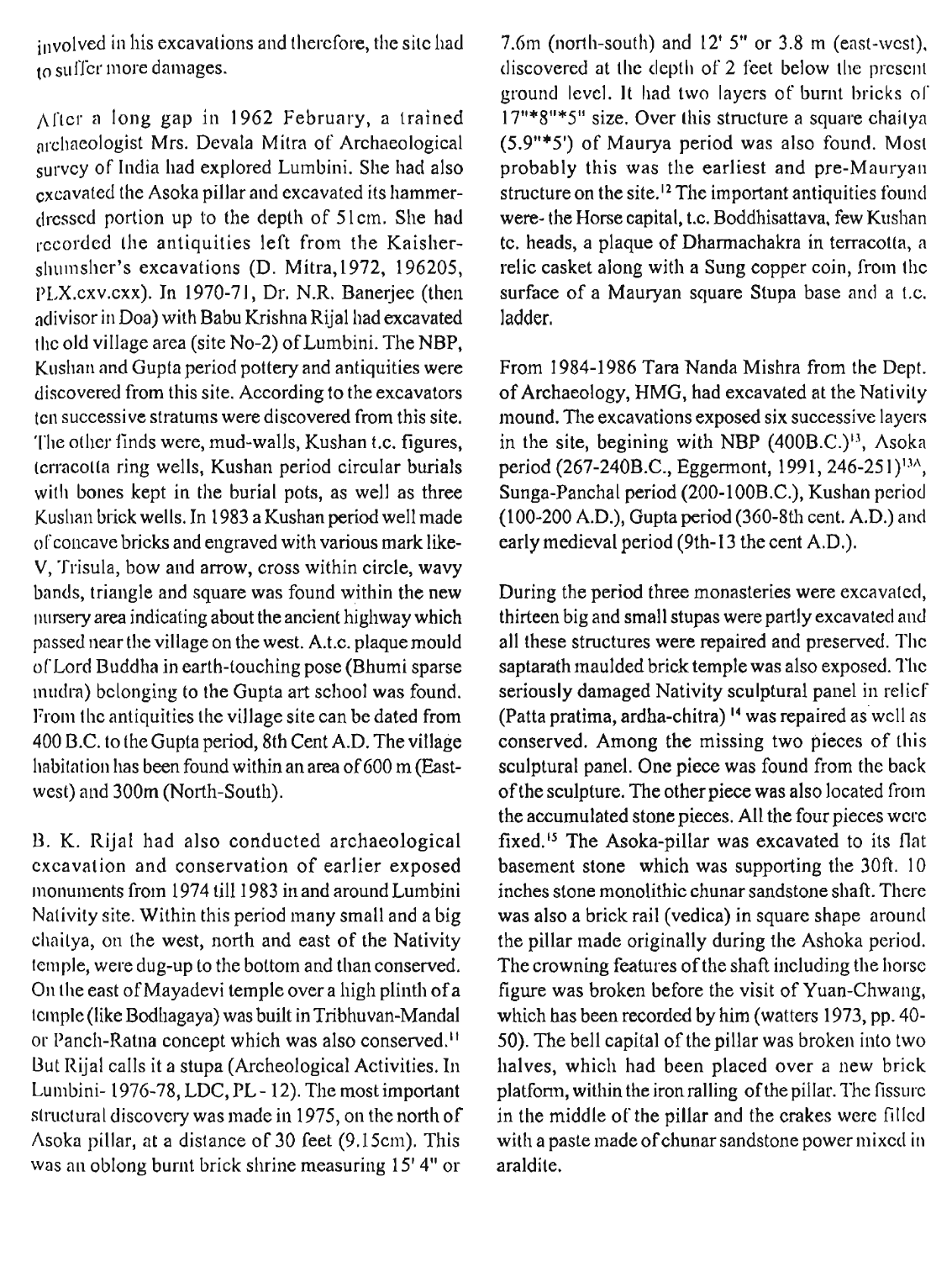#### **The excavation of Mayadevi Temple complex. Pllase I (around 249 B.C.)**

'The excavation of the Nativity temple (Mulhagandhakuti)<sup>16</sup> was done within Feb. 1993-1995 March. The excavations were carried out by Satoru Uesaka of Japan Buddhist federation, Babu Krisliana Rijal from Lumbini Development project, Kosh Prasada Acharya from Dept. of Archeology, H.M.G., Nepal. During these excavation several periods and phases of constructions in the Mayadevi temple had been found.

The pillar inscription of Asoka mentions about a term reading "Sila-bigada- bhicha". This means a big (Vikata) stone (Sila) Bhittika (wall),indicating about tlie temple erected by Asoka, which has also been mentioned by Divyavadana. D.C. sircar interprets it as - "Prastar Khachita istika Prakar" (the temple made of stone and bricks). But P.L. Gupta means it as, "a high stone wall around the Nativity spot". The Dhammapada Attliakatha and Malvikagnimitra (V,I) refers about the Shrines enclosed with walls or railings (Prakara, Vedika or Bliittikabandha', Coomaraswamy, Yakasas, Delhi, 1971, I, pp. 22-23). The Asokan shrine discovered at Lumbini has also encircling thick walls in two phases. The Cliinese pilgrim Seng-tsai (around 350 A.D.) provides the clue about a temple and a Nativity panel made by king Asoka (L.Petech, Roma, 1950, 35-"Asoka enclosed the marks with Lapislazuli on both the sides.").

The excavater Satoru Uesaka describes about two phases ofouter walls built around the temple, measuring 26 (east-west) x 21 m (north-south). The second phased walls were 30 to 20 cms. shorter than-the first phased walls. There were fourteen square platforms within the outer walls. Those platforms were most probably, encased with burnt-bricks, which were robbed to be used in the latter constructions. The box-chambers packed with rammed clay were meant to support the upper beams (of sala wood?) to produce higher plinth (Jagati) to the upper structure as Krishna deva has mentioned in his notes about the temple. The size of the central chamber (garbhagriha) was 2.70x2.20m. It is to be noted here that during the period of Asoka, structural apsidal temples were built at Sarnath, Sanchi (temple No. 40) and a rubble built, Chaitya-Griha at

Rajgir. At Sirkap an apsidal temple stands on a raised platform in the middle of a spacious, elevated rectangular courtyard (The Archaeology, vol-1, No. 1, 1988, Karachi, p.57). The apsidal temple at Sanclii was built on high rectangular platform of stone measuring 87ft x 46ft xl lft. and was provided with stepped approaches on the east-and western sides. The original structure was probably of timber (D. Mitra, Sanchi 1957, 46). It has also a rectangular compound wall (H. Sarkar, Early Buddhist Architecture, Delhi 1967, **p. 38).** Similarly, at Lumbini the brick prakara of thc temple was 78ftx62ft and if we leave a gap of **41t** on all the sides, the temple would have been probably of 70ftx54ft. The face was naturally on the east, which was the feature of the last phase of Gupta temple. Wc can expect a similar apsidal temple whose upper structure was built of Sala wood at Lumbini. **A** natural conglomerated stone boulder ( 70x40x10cms) was found encased with a course of bricks on all sides, in the nativity place.

## **Temple phase I1 (200-100 B.C.)**

The plinth of the Nativity temple was again raised by erecting similar brick-chambers over the Mauryan besement (adhisthana). Five such chambers in rectangular sizes were made of bricks measuring 13 inches x 9.5 inches x 2.5 inches. In the central chamber of this phase a beautiful corobelled nitch had been made on the eastern face of the brick sanctum. This nitch contained some pieces of chunar sandstone slabs. This discovery also conforms the statements of the Yuehchih monk Seng-tsai (circa 350 A.D.) that king Asoka had covered the seven foot-steps of Lord Buddha with long stone slab. As the Sung-Panchal period of temple construction also confirms about the similar technique being followed by the Mauryan builders, they might have followed the same apsidal style.

## **Phase 111 Early Gupta period 350 A.D.**

The present nativity sculptural figure, which is a product of Early Gupta art of Mathura, on the mottled red sandstone,<sup>17</sup> can be dated to about  $350$  A.D. Krishnadcva lias also dated this panel as belonging to the 4th cent. A.D.<sup>18</sup> where as, D. Mitra (Excavations In Nepalese Tarai, 1972. 198) simply ascribes it to the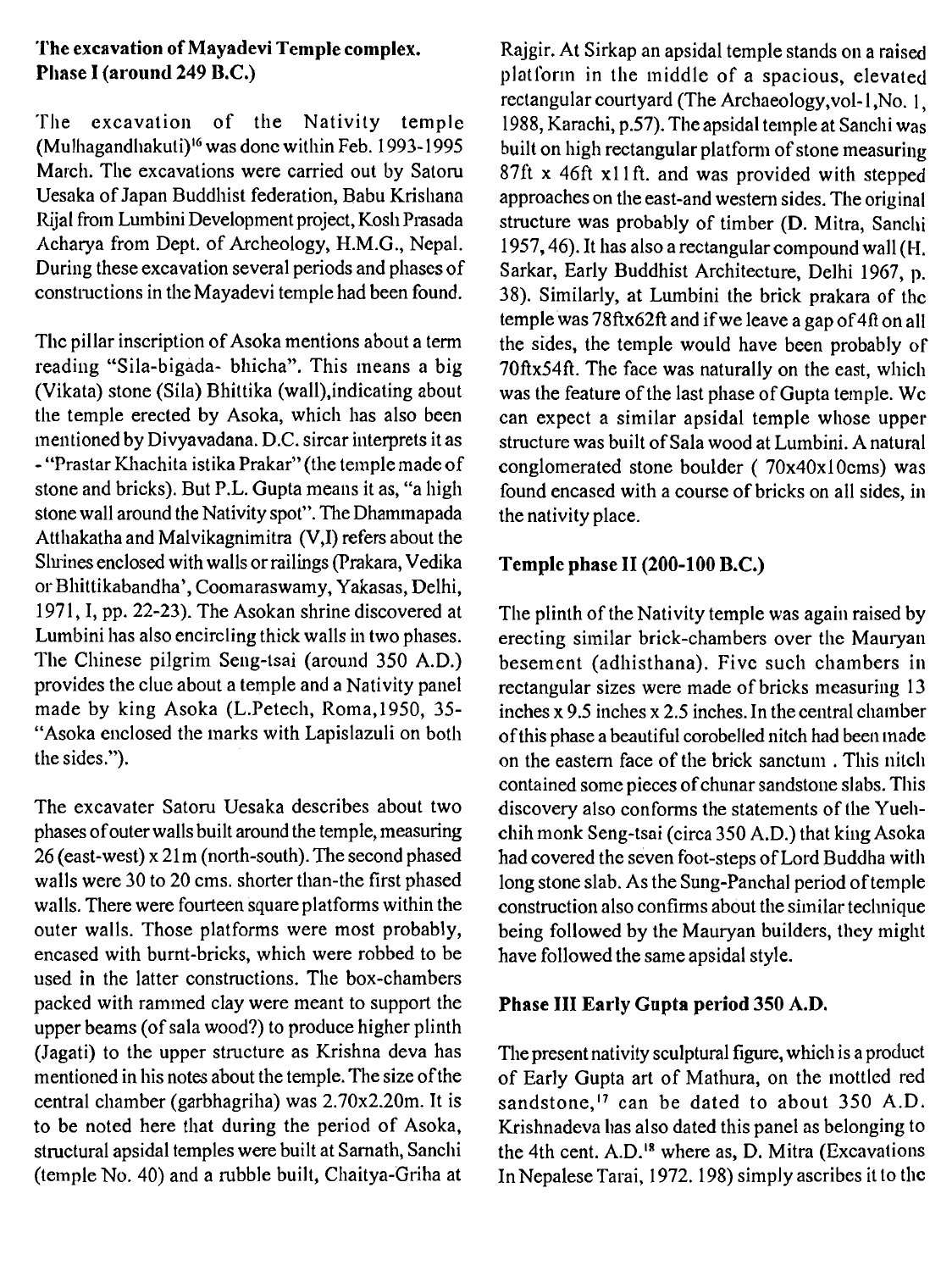Gupta period. It can be presumed that the temple to enshrine the Nativity panel must have been made in the early Sikliara Style with-bricks. A brick-platforin measuring 3ft.  $5.5"$  x 3ft.  $4.5"$  of only one course of bricks from this phase was found during the excavation.

#### Pliase-IV, Late-Gupta temple (7th-8th cent. A.D.)

During this phase the temple was built with carved bricks in Saptaratha and Sikhara style, which had been cxcavated and drawn by P.C. Mukherjee in 1898. The old Mathura Nativity Panel was again enshrined within this temple, which had a small Mukha-mandap on the cast. It is to be noted that carved brick-temples were vcry frequently built at Paisa, Kudana and many sites in the region during this period.

## Phase-V, Modern temple (1990-1933-39 A.D.)

Dr. Fuhrer reports that a Hindu Sanyasi living on the sitc of Lumbini had built a modern small temple after the discovery of the present Nativity panel. General Kaisher Shumsher had also improved the same temple within 1933-1939.

From these excavations the ancient plan of Lumbini nativity site has been made visible. The most important Vastu (monument) of this site naturally, is the place where Lord Buddha was born and at this place Emperor Asoka had built a temple. The Asoka pillar and the Sakya pound also had prime importance and all these three monuments make the central area or axis, around which monuments in several concentric circles are made. Around the central area there are big and small stupas made in different styles ranging from 300 B.C. lo 13th- 14th A.D. within the second line of constructions tlicre are also some temples, and a prayer hall (on the cast of Mayadevi temple, built in the Kushan period). On the third line from the central axis, are made brick monasteries from 3rd cent B.C. to the late Gupta (8th-9th cent A.D.) period. These monuments have not been properly studied for their typologies, dates and their associations to the different sects of Buddhism. Apart from this, Lumbini is, according to the Mahaparinirvana-Sutta and other literatures, one among the four and the eight pilgrim places"<sup>19</sup>. The Lumbini pillar Inscription and biographies of Asoka, confirm

that he had visited the place during his pilgrimage. Again, there are still many monuments hidden within the earth and waiting for further spade work at Lumbini, on the east, south-west and north ofthe Nativity temple. The typical structure attached to Buddhism which havc not yet been discovered from the site, are the chankramana sala (the structure used for walking). $20$ Similarly, Serman halls (Uposthagara Salas) have not been found from the site. Thus further archaeological works in and around Lumbini is urgently needed so that they are discovered, preserved and properly studied before their destruction in the name of gardening or urban development and planning. There are still fifty percent of monuments hidden below the earth. All thosc important structures have to be exposed and the ancient glorious picture of Lumbini has yet to be revived.

#### Foot Notes.

**1.** A.K. Coomaraswamy writes- 'We arc sufficiently aware of the spiritual revolution in the Upanisads and Buddhism, whereby the emphasis was shifted from the outer world to the inner life, salvation became the highest goal and knowledge, the means of attainment' (Yaksas, Delhi, 1971, p. I).

E.H. Hopkins reviews that- 'The Brahmanic period is so Knit with the size of the Upanishads, Sutras, Epics and Buddhism' (Religions of India, Delhi, 1970, 217).

R.C. Majumdar Writes- 'The Vedic religion lost credit, an theistic movement denied necessity (and) the reality of the Vedic gods. In the 6th cent. B.C. an upheaval of new ideas leading to the rise of philosophical tenets, and religious sects, often of a revolutionary character (The Age of Imp. Unity, Bombay, 1968, 360).

A.L. Basham says - 'He (Buddha) was certainly the greatest man to have born. The story of his life has influenced the lives of countless millions throughout the whole Asia east of Afghanistan.' (The Wonder that was India, 1963, 256).

2. R.K. Mukherjee, Hindu Sabhyata, 1965,225-226.

**3.** Lama Taranath, Ed. by D.P. Chattopadhyaya. Delhi, 1990,339; Dipavansa, V, 5; Mahavansa, V, 10; Buddha, in Dating of the Hist. Buddha, Ed. H. Bechert,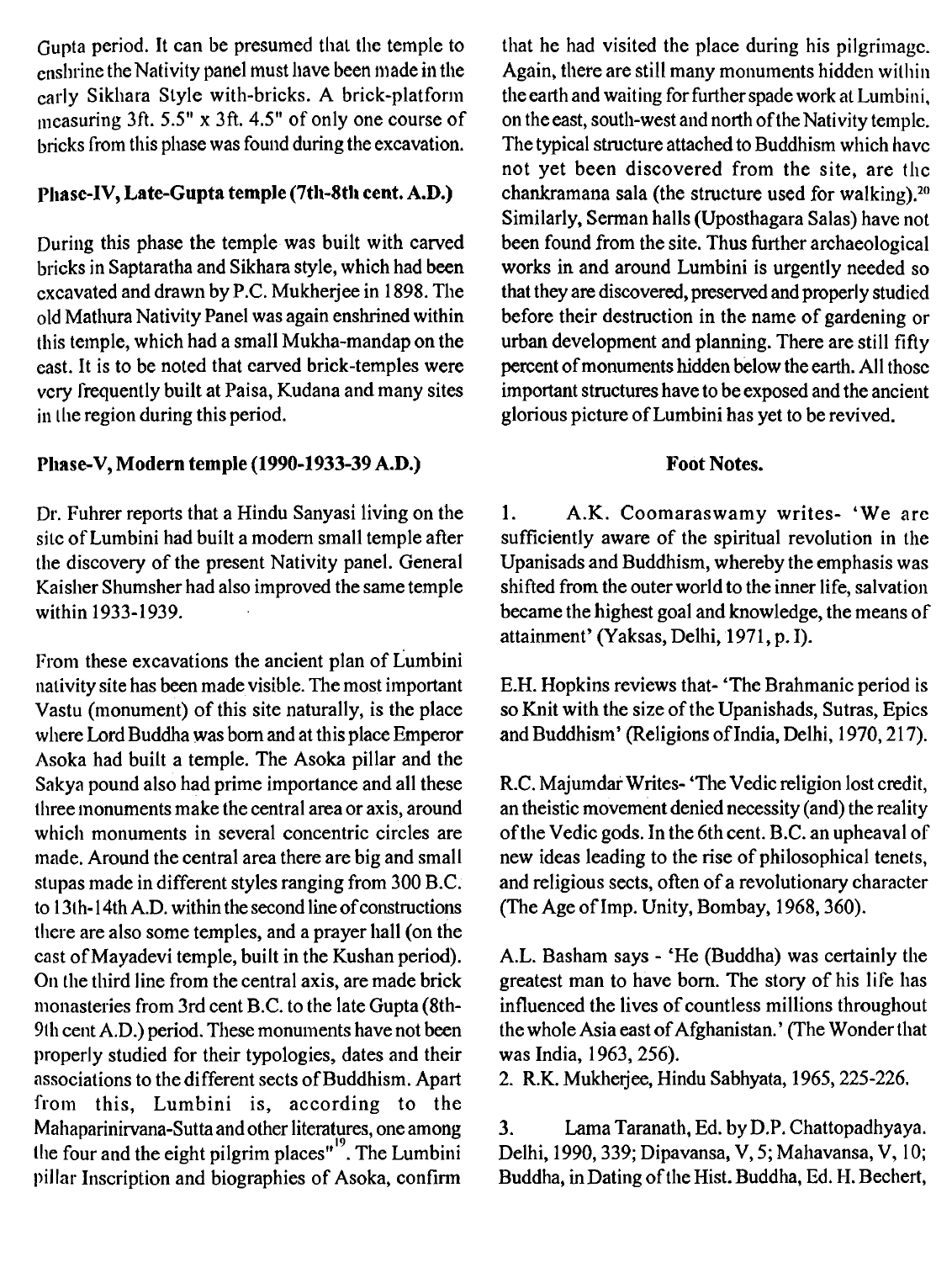15. T.N. Mishra- The Origin and Development of Buddhism, In Buddhist collection of National Museum of Nepal, 1998, pp. 9-32; Tara Nanda Mishra, The archaeological Activities at Lumbini During 1984-85, paper presented in the first SAARC Archeological congress held in 1986, New Delhi; Samrat Asoka Ra Ncpal sanga unko sambandha, Pragya 82 kha, 4-72; Buddha Janmasthala Ra Lumbini ka Utkhanit Mandir I-Iaru, Pragnya, 84, pp.7-12; The Archaeological Activities in Lumbini, Ancient Nepal, DOA No. 139, pp. 36-48; The Nativity Sculpture of Lumbini and its conservation, Rolamba vol-10, No. 4 1990; Unesco, 'Tlie Silk Roads, Buddhist route Expedition, Sept. 1995, 74-98;

16. Buddhist temples have been addressed as Gandhakuti; the Vinayapitaka refers about four Mahasthanas (Sakyamunis residences) at the Jetavana Monastery in Sravasti. They are named as Karerikuti, Kosambakutim, Gandhakuti and Salala-ghara. From Bharahut and Bodhagaya, gandhakutis are mentioned in the 2nd century B.C. The Saranath inscription of Mhipala mentions about-'Asta-Mahasthana Gandhakutim' (P.K. Acharya, Dict. of Hindu Archit, 1995,161-162). In Patan, Chapatol, a Buddha image has an inscription mentioning Gandhakuti (Dhanavajra, 1973, 382).

17. Mathura School of Bodhisattva-Buddha and other images during the Kushan period (1 st-2nd cent A.D.) have been found from Sravasti, Saranath ('Bodhisatvo chhatrayasti pratisthapito Varanasiye Bhagavato Chankame' and 'Bodhisatvo Chhatra dandascha Savastiye Bhagavato chankame kosamba Kutiye'- B. Upadhyaya, Ancient Indian inscriptions, 1961, vol-II,38-39), Kausambi (S.K. Sarasvati, Indian Sculptures, 1957,64), central Asia, Taxila (Sarasvati, 1957,fig. 88) and Kathmandu Handigaon (G. Verardi, Excavations In Handigaon, 1992,114, fig 85) and from Mathura (N.R. Ray, Age of Imp. unity, 1968, 522). Matliura had also supplied two Buddha images to I3odliagaya (Twon Planning Authority, Bodhagaya, 1966,G) and Sanchi (dated images of Bodhisattvas made in the rule of Kushan king Vasishka Vasakushana and Gupta periods before A.D. 450-45 1 ,D. Mitra, Sanchi, 1257, p.6). At Kushinagara a Buddha image (of circa 5th A.D. and a chunar sandstone Buddha in Mahaparinirvana pose (A.D. 413-455) have been found. Similarly at Lumbini a Kushan period Buddha head in red mottled Sandstone was found. Apart from this a Vajrapani and a Devotee in bronze as well as a t.c. figure depicting Siddhartha and his wife Yasodhara in their bed have been excavated (D. Mitra, Exploration in the Tarai, 1972, figs. CXIXA and CXX, VIII, p. 199 and p. 203); T.N. Mishra, Buddhist collection of the National Museum of Nepal, 1998, 18).

18. Krishna Devas 'Report on Latest-Archaeological excavations at Lumbini, submitted to the LDT, 1995, two pages; K. Deva writes "The Gupta temple that enshrined the image of Mayadevi, stylistically datable to circa A.D. 400, which is expected below the existing 8th cent. Saptarath temple of carved bricks, should be located"

19. Mahaparinirvana Sutta Rhys Davids, SBE, Vol-11, Pp. 95-96; "Chattari Samvejaniyani Thanani", and they are Lumbini, Bodhagaya, Saranath and Kushinagar. The eight holy places have been mentioned by Itsing; in the inspt. Of Mahipala, dated 1026 A.D. from Saranath, (Acharya, Dict. of Hindu Archit. 1995,p. 162); Lama Taranath, 1990, p. 62; Astamahasthana Chaitya Bandana Stava, written by Harshadeva of Kaslmir; and another book by Nagarjun, (Lama Taranath, 1990, Delhi, 62).

20. Chankraman Salas have been found at Karna Suvarna (watters, On Yuan Chwang, 1973, II, 191), Sravasti, Sankasia (watters, 1973, I 369). At Sanchi, south gate, on the east pillar, promenade (chamkama) has been carved (D.Mitra, Sanchi, 1978, 34). **A1**  Bodhgaya it was ten paces long and three feet high (watters, 1973, 11, 120-121). At the same placc Cunnigham discovered a brick-wall 53 feet-long 3ft. 6ft broader and a little more than 3 feet in height. **A1**  Sarnath it was 50 paces (100ft) long and 7ft high madc of stone wall, 52-53).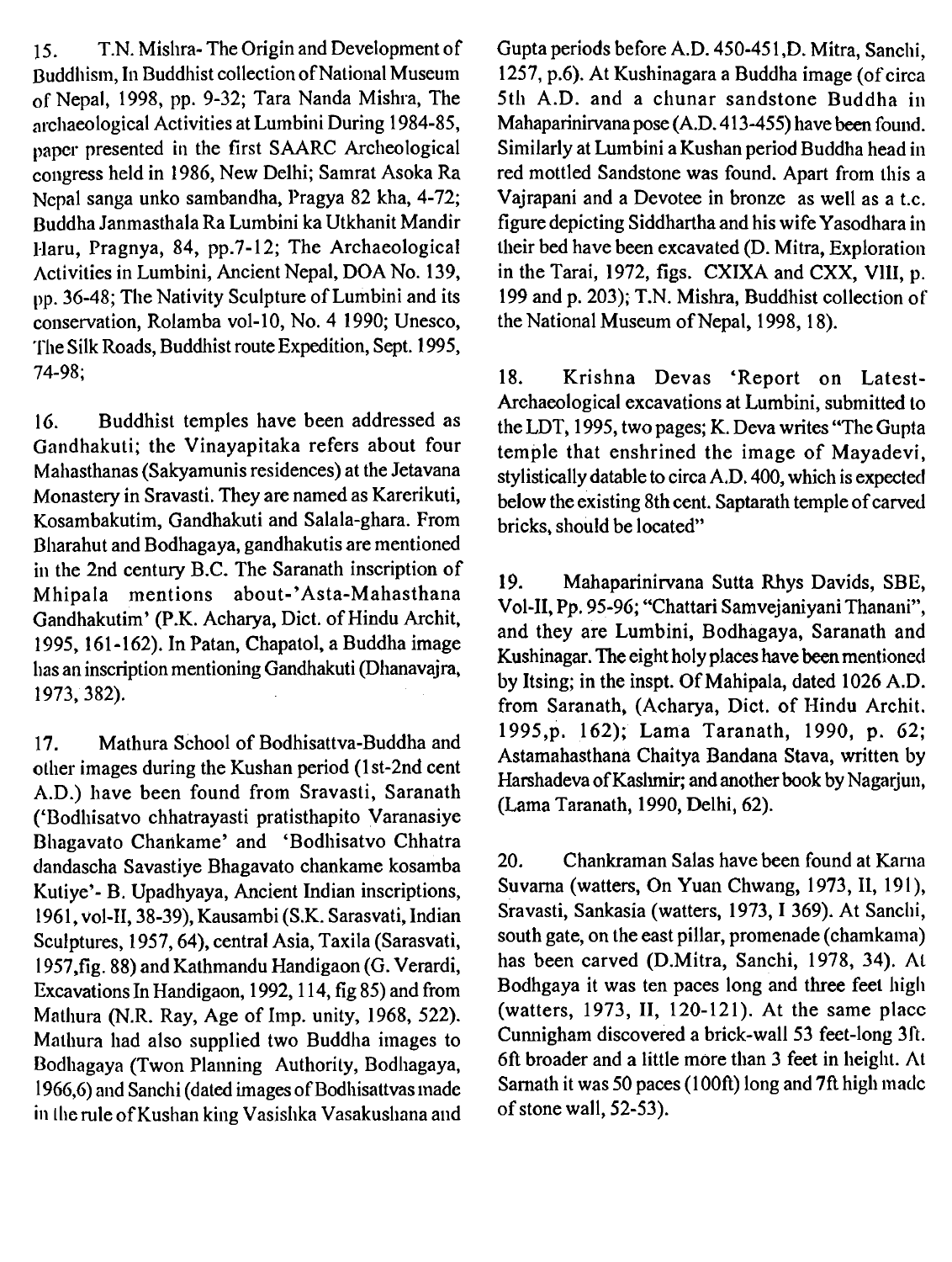I, 1991 p. 285; Samaye Bhedoparacana-cakra of Sarvastivada,Dating of Hist. Buddha, I 1991, pp. 277- 278.

4. The dating of the Historical Buddha, Ed. H. Bcchert, Part I, p. 20 Gottingen; The age of Imp. unity, Ed. By R.C. Majumdar, 1968,365.

5. According to A.K. Coomarswamy (Yaksas, part I, 1971, p. 35) the Acchariyabbhuta Sutta (No. 123) in the Majjhim Nikaya is the earliest Account of the birth of Buddha. This follows Nidanakatha (chalmers, JRAS, 1 894), Buddha charita of Asvaghosa (E.H. Johnston, Delhi, 1972, II pp. 2-3; part I cant i. v. 8-9); Jatakakatha, Lalitvistara, Sinhalese Pujavali; Tibetan Life of Ratnadharniraja; Rockhills-Life of Buddha and tlie Bhadrakalpavadana; D.C. Sircar in his book (Indian Epigraphy, Delhi 1965, pp. 436-437) writes about the Kapilesvara inscriptional slab(19 inch x 12 inch x 7 inch) discovered in 1928. He says that it will be seen that such a record had no place outside<br>
Lumbinigrama. We have little doubt that the<br>
Kapileshvara copy of the Rummindei inscription is a<br>
recent forgery.' Furthermore, the people of Orissa have<br>
claimed the s the Cuttack district of Orissa. All these places have no archaeological evidences to be proved as the birth place of Sakyarnuni, far apart and away from the Shakya country.

6. Luciano Petech,Northern India According to The Shui-Ching-Chu, ISMEO, Roma, 1950.

7. James Legge, The Travels of Fa-hien, Delhi, 1971,64,- 'Going on South-east from the city of Sravasti for twelve Yojanas came to a town named Na-peikea, the birth place of krakuchanda Buddha'.

8. J.W. Mccrindle, Ancient India as described by Megasthanes and Arrian, London, 1877, p. 137.

9: H. H. Wilson, The Vishnu Purana, Calcutta, 1961 PP. 131-133, (Book 11, cliapt-I); P.H.L. Eggermont, The year of Mahaviras Decease, in The Dating of the Historical Buddha, Ed, H. Bechert, Part 1, Gottingen, 1991, 139-140, 'He (King Agnidhara) gave to Nabhi the country called Hima, south of Himavat By his queen Meru (King Nabhi) had the magnanimous Rishabha; Rishabha resigned tlie sovereignty of earth to the heroic Bharat, and adopted the life of an anachoret, practising religious penance and became famous as a great Jain saint.' Eggermont also thinks that- 'there is a link between Nabhi-and the next Asokan inscription' (P. 141). N.P. Chakravarlti (Ancient lndia No. 4, ASI, 1947-48, p. 19) have also similar views; Dr. Upendra Thakur, History of Mithila, Darbhanga, 1956, p. 115.

10. Taranatha's History of Buddhism In India, Ed. by Deviprasad Chattopadhyaya, Delhi, 1999 p. 5 1 and p. 365. Tarananada Mishra, Samrat Asoka ra Nepal Sanga Unko Sambandha, Pragnya, 82 kha, pp. 6 1-66.

11. Satish Grover, The Architecture of India, New Delhi, 1980,p. 96, pl. 87-88; Percy Brown, Indian Architecture, Bombay 1969, pl-xxxviii, p. 43.

13. Herbert Hartle (Archaeological Research on Ancient Buddhist sites, in The dating of the Historical. Buddha, Ed. by H. Bechert, Gottingen,1991, part 1,p. 70) writes-'It is more than probable that the first settlements in Lumbini do not reach even the 5th cent, **B.c.'.** 

13A. P.H.L. Eggermont, The year of Buddhas Mahaparinirvana, In Dating of the Hist Buddha, part 1, 1991, Gottingen, PP. 246-25 1; R.K. Mukherjee, (Asoka, The Great), gives the date of Asoka ranging from 273-236 B.C.; H.C. Ray Chaudhary, The Date of Asoka pp. 92-94, in The age of Imperial Unity, 1968, Bombay. Raychaudhary places Asoka between 277- 253 B.C.

14. Manasarasilpsastra (E.D. by P.K. Acliarya, 1927, Allahabad, p. 70) calls it "Ardlia-chitra" (only half transparent); D.R. Regmi, (M. Nepal-IV, 1966- 41) in an inscription of NS. 713 (A.D. 1591) the steles of Manjusri and Lokesvara are called Patta- pratima. (Steles) "Mityesam patta pratimam Kritva."